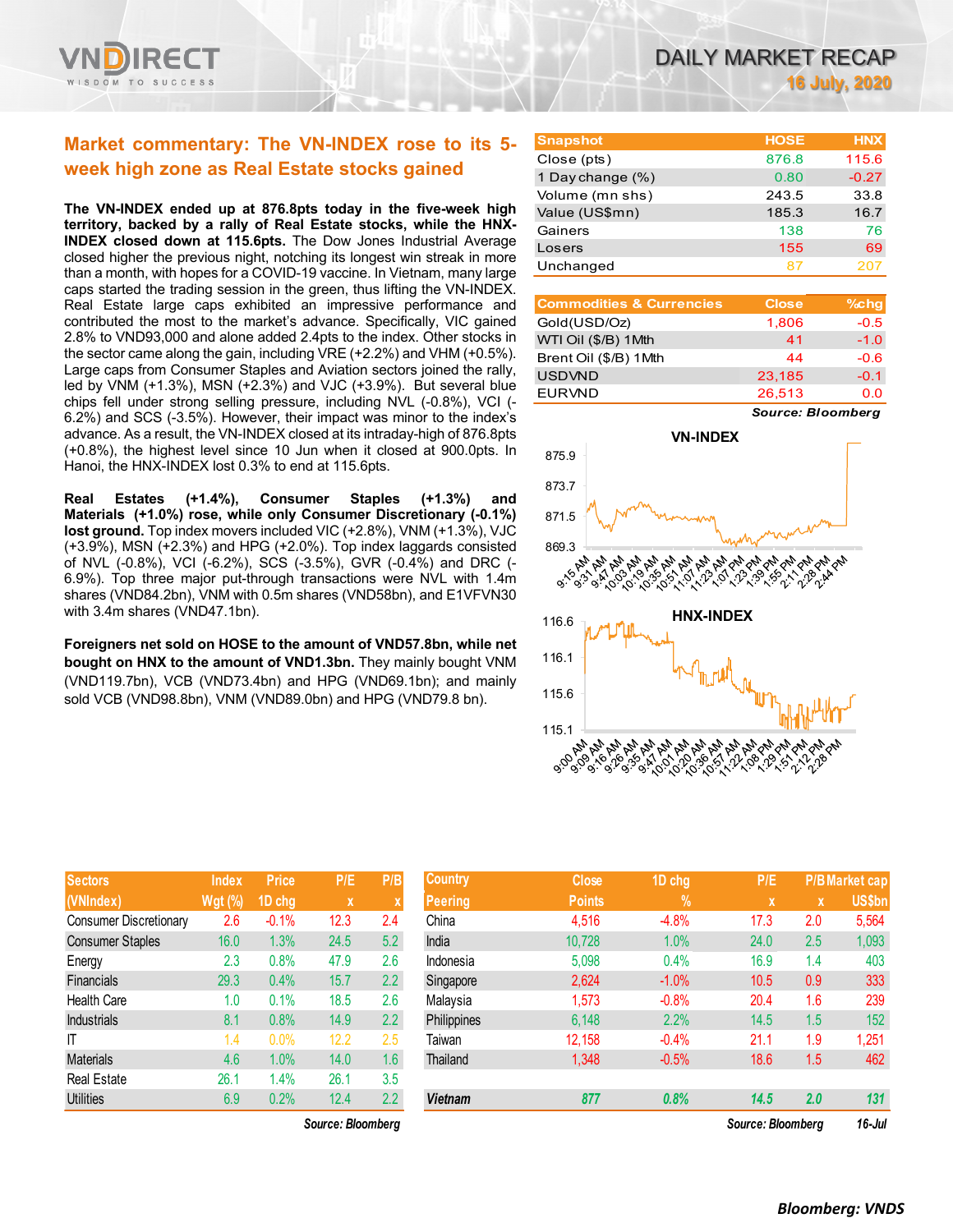

### **Market News**

#### **Oil edges higher on U.S stockpiles build and OPEC+ compliance**

Oil edged higher after a report pointed to a drop in U.S. crude stockpiles and on signs that additional supply from OPEC+ next month won't be as much as previously anticipated. Futures in New York traded near US\$40.5 a barrel after closing up 0.5% on Tuesday. The American Petroleum Institute reported that U.S. inventories fell by 8.32m barrels last week, according to people familiar with the data. That would be the largest drawdown since December if confirmed by official figures due Wednesday, suggesting a supply glut is easing. OPEC+ is seeking compensatory production cuts in August and September from members that have missed targets in previous months, according to delegates. The proposal, which may temper the impact of the planned supply resumption, will be discussed Wednesday by the group's ministerial monitoring committee. *(Bloomberg)*

#### **M&A deals anticipated to flourish in Vietnam after Covid-19**

Given Vietnam's safe and stable investment environment pre- and even during the global pandemic spike, the country is in a position where M&A activities could be largely anticipated to flourish post Covid-19, according to PwC Vietnam. Among notable M&A deals in Vietnam are the government's sale of a nearly 54% stake in Saigon Beer Alcohol Beverage Corp (Sabeco) in 2017 to Vietnam Beverage, a local unit where ThaiBev holds control; or South Korea-based SK Group invested US\$1bn in Vingroup in 2019. In 1H20, 4,125 projects had nearly US\$3.51bn in capital contributed by foreign investors, up 2.6% in the number of projects but down 56.8% in value year-on-year. Meanwhile, the impacts of the pandemic are drastically altering the global economic landscape, disrupting M&A environment and opening up new deal considerations for any party involved, stated PwC Vietnam. Under the rippling effects of the pandemic on the world economy, deal-making for different industries, sectors and geographies have been impacted in varying ways. These factors are expected to change the M&A environment and raise new deal considerations. Potential buyers and sellers in this time of uncertainty need to be aware that traditional thinking might not apply in this new normal.

Amidst the unfolding disruptions in the global economic scene, results from PwC's CFO Pulse survey conducted in June 2020 suggested there remains a stable M&A appetite. 85% of companies responded that they are not changing their M&A strategy as a result of the pandemic. *(Vietnamnet.vn)*

### **Notable Corporate Events**

**Duc Giang Chemicals Group JSC (DGC VN HNX) – HOSE debut:** DGC will make a debut on the Ho Chi Minh Stock Exchange on 28 Jul, the company said, following the exchange's approval for the listing of the stocks, which have been traded on the Hanoi market since Aug 2014. In a separate development, DGC said 10 Aug will be the record date for paying its remaining dividends for 2019 by cash and shares. *(Ndh.vn)*

*<to be continued>*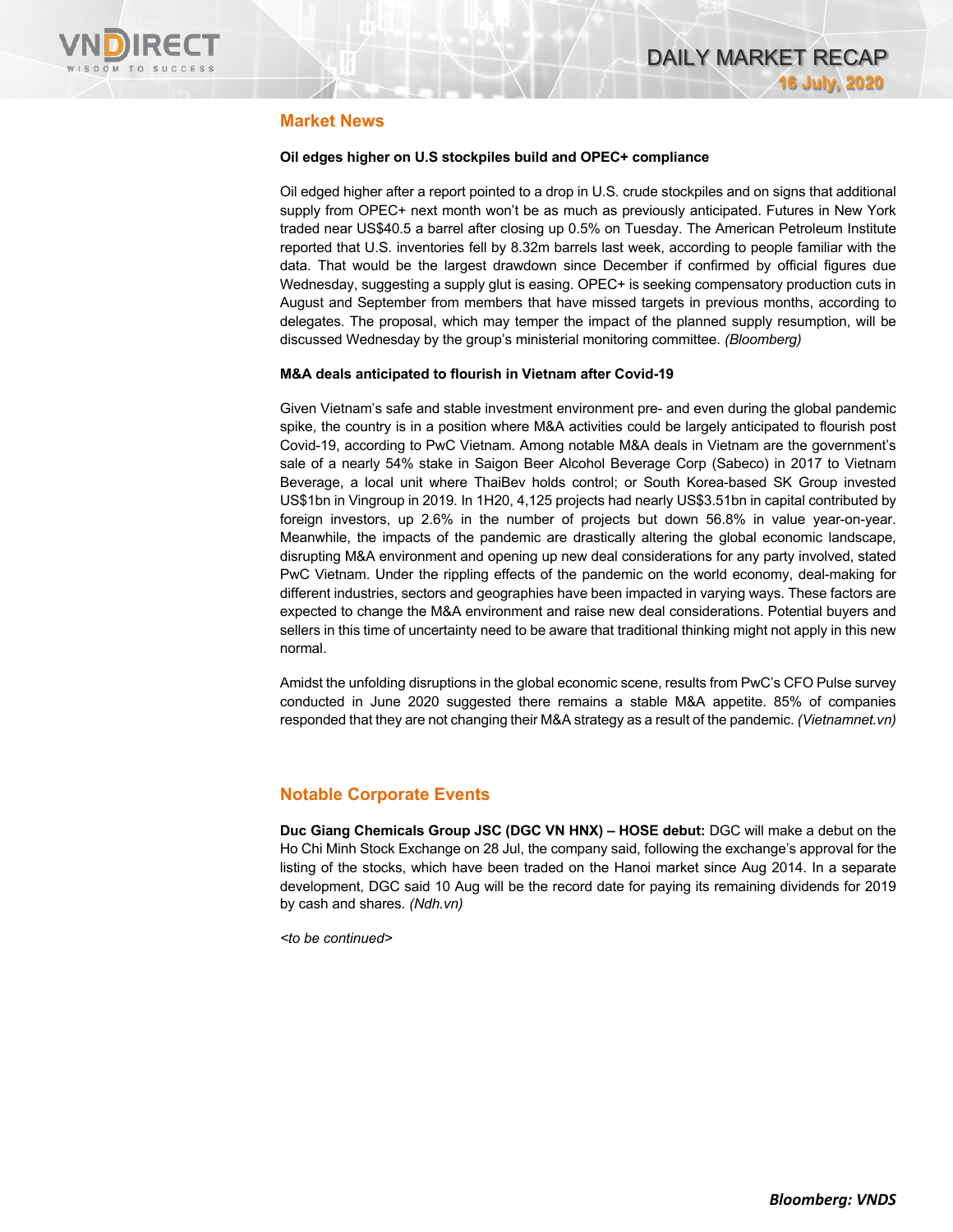### **VN** RECT WISDOM TO SUCCESS



## **COVERAGE SUMMARY**

|                 | <b>Adjusted target</b> |         |                       |               |                      |                      |  |  |
|-----------------|------------------------|---------|-----------------------|---------------|----------------------|----------------------|--|--|
| <b>Ticker</b>   | <b>Close price</b>     | price   | <b>Dividend yield</b> | <b>Upside</b> | <b>Recomendation</b> | <b>Latest report</b> |  |  |
|                 |                        |         |                       |               |                      |                      |  |  |
| PC <sub>1</sub> | 19,400                 | 17,200  | 0.0%                  | $-11.3%$      | <b>REDUCE</b>        | Link                 |  |  |
| <b>LPB</b>      | 8,600                  | 10,000  | 0.0%                  | 16.3%         | ADD                  | Link                 |  |  |
| NLG             | 25,150                 | 39,600  | 2.9%                  | 60.3%         | ADD                  | Link                 |  |  |
| <b>ACV</b>      | 59,000                 | 82,900  | 1.3%                  | 41.9%         | ADD                  | $Link$               |  |  |
| <b>DPM</b>      | 14,750                 | 15,800  | 9.1%                  | 16.2%         | <b>ADD</b>           | $Link$               |  |  |
| QNS             | 32,000                 | 44,300  | 2.2%                  | 40.7%         | ADD                  | Link                 |  |  |
| <b>LTG</b>      | 19,400                 | 27,300  | 9.9%                  | 50.6%         | <b>ADD</b>           | $Link$               |  |  |
| VCB             | 83,500                 | 86,200  | 1.2%                  | 4.5%          | <b>HOLD</b>          | Link                 |  |  |
| MBB             | 17,500                 | 26,200  | 5.6%                  | 55.3%         | <b>ADD</b>           | $Link$               |  |  |
| <b>VPB</b>      | 22,600                 | 21,200  | 0.0%                  | $-6.2%$       | <b>HOLD</b>          | $Link$               |  |  |
| <b>TCM</b>      | 21,200                 | 28,200  | 2.7%                  | 35.7%         | <b>ADD</b>           | Link                 |  |  |
| <b>HPG</b>      | 28,600                 | 32,800  | 2.2%                  | 16.9%         | ADD                  | Link                 |  |  |
| <b>PVT</b>      | 10,600                 | 14,400  | 12.4%                 | 48.2%         | <b>ADD</b>           | Link                 |  |  |
| <b>STK</b>      | 16,600                 | 22,400  | 9.2%                  | 44.1%         | ADD                  | $Link$               |  |  |
| <b>PNJ</b>      | 60,500                 | 78,800  | 3.0%                  | 33.2%         | ADD                  | Link                 |  |  |
| <b>KDH</b>      | 25,350                 | 28,300  | 2.3%                  | 14.0%         | HOLD                 | $Link$               |  |  |
| <b>DCM</b>      | 9,010                  | 8,900   | 11.0%                 | 9.7%          | HOLD                 | $Link$               |  |  |
| <b>VTP</b>      | 137,000                | 111,000 | 1.8%                  | $-17.2%$      | <b>REDUCE</b>        | $Link$               |  |  |
| ACB             | 24,000                 | 28,500  | 2.9%                  | 21.6%         | <b>ADD</b>           | <b>Link</b>          |  |  |
| GAS             | 72,200                 | 70,000  | 5.8%                  | 2.8%          | HOLD                 | $Link$               |  |  |
| <b>PVS</b>      | 12,600                 | 16,500  | 7.8%                  | 38.7%         | ADD                  | $Link$               |  |  |
| <b>PVD</b>      | 10,600                 | 11,700  | 0.0%                  | 10.4%         | <b>HOLD</b>          | $Link$               |  |  |
| <b>MSH</b>      | 31,750                 | 51,600  | 13.3%                 | 75.8%         | ADD                  | Link                 |  |  |
| <b>MWG</b>      | 84,800                 | 139,900 | 3.4%                  | 68.4%         | ADD                  | $Link$               |  |  |
| POW             | 10,100                 | 16,700  | 0.0%                  | 65.3%         | ADD                  | Link                 |  |  |
| <b>TCB</b>      | 21,000                 | 27,400  | 0.0%                  | 30.5%         | ADD                  | $Link$               |  |  |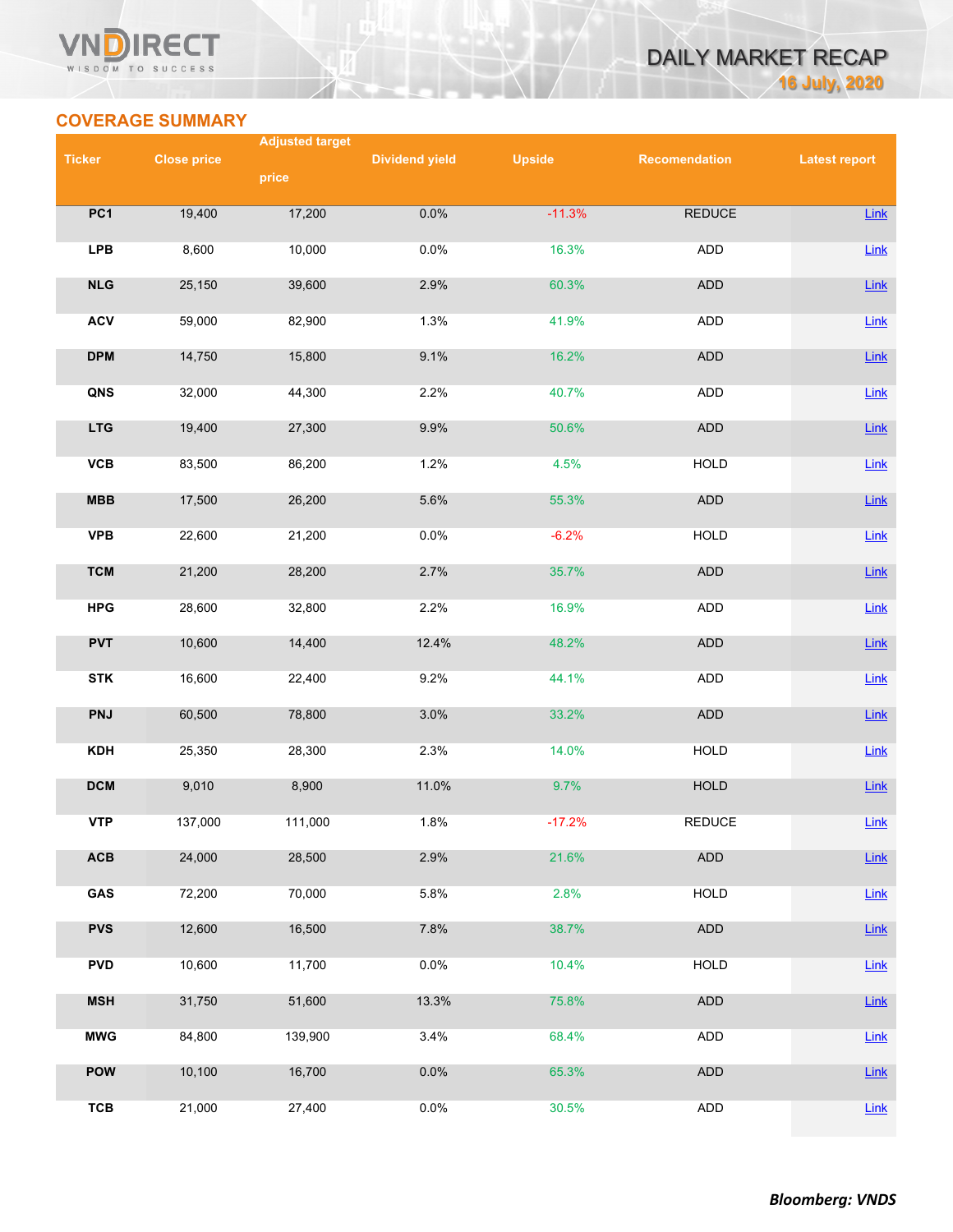

# DAILY MARKET RECAP **16 July, 2020**

|               |                    | <b>Adjusted target</b> |                       |               |                      |                      |
|---------------|--------------------|------------------------|-----------------------|---------------|----------------------|----------------------|
| <b>Ticker</b> | <b>Close price</b> |                        | <b>Dividend yield</b> | <b>Upside</b> | <b>Recomendation</b> | <b>Latest report</b> |
|               |                    | price                  |                       |               |                      |                      |
|               |                    |                        |                       |               |                      |                      |
| <b>PPC</b>    | 24,850             | 27,400                 | 9.0%                  | 19.3%         | ADD                  | <b>Link</b>          |
|               |                    |                        |                       |               |                      |                      |
| <b>VIB</b>    | 19,500             | 23,800                 | 0.0%                  | 22.1%         | ADD                  | Link                 |
|               |                    |                        |                       |               |                      |                      |
| <b>KBC</b>    | 14,300             | 17,500                 | 0.0%                  | 22.4%         | <b>ADD</b>           | $Link$               |
|               |                    |                        |                       |               |                      |                      |
| <b>VNM</b>    | 117,500            | 131,000                | 5.4%                  | 16.8%         | ADD                  | Link                 |
| <b>VHM</b>    | 81,500             | 104,300                | 1.4%                  | 29.4%         | <b>ADD</b>           | $Link$               |
|               |                    |                        |                       |               |                      |                      |
| <b>VJC</b>    | 112,000            | 142,200                | 2.8%                  | 29.8%         | <b>ADD</b>           | Link                 |
|               |                    |                        |                       |               |                      |                      |
| <b>VHC</b>    | 38,600             | 39,700                 | 3.2%                  | 6.0%          | <b>HOLD</b>          | <b>Link</b>          |
|               |                    |                        |                       |               |                      |                      |
| <b>VRE</b>    | 27,300             | 38,000                 | 0.0%                  | 39.2%         | ADD                  | Link                 |
|               |                    |                        |                       |               |                      |                      |
| <b>GMD</b>    | 19,650             | 29,500                 | 0.0%                  | 50.1%         | <b>ADD</b>           | $Link$               |
|               |                    |                        |                       |               |                      |                      |
| <b>DBC</b>    | 48,700             | 52,300                 | 3.1%                  | 10.5%         | <b>HOLD</b>          | Link                 |
|               |                    |                        |                       |               |                      |                      |
| <b>FPT</b>    | 48,600             | 64,348                 | 4.8%                  | 37.2%         | <b>ADD</b>           | <b>Link</b>          |
|               |                    |                        |                       |               |                      |                      |
| <b>MML</b>    | 47,800             | 73,700                 | 0.0%                  | 54.2%         | <b>ADD</b>           | <b>Link</b>          |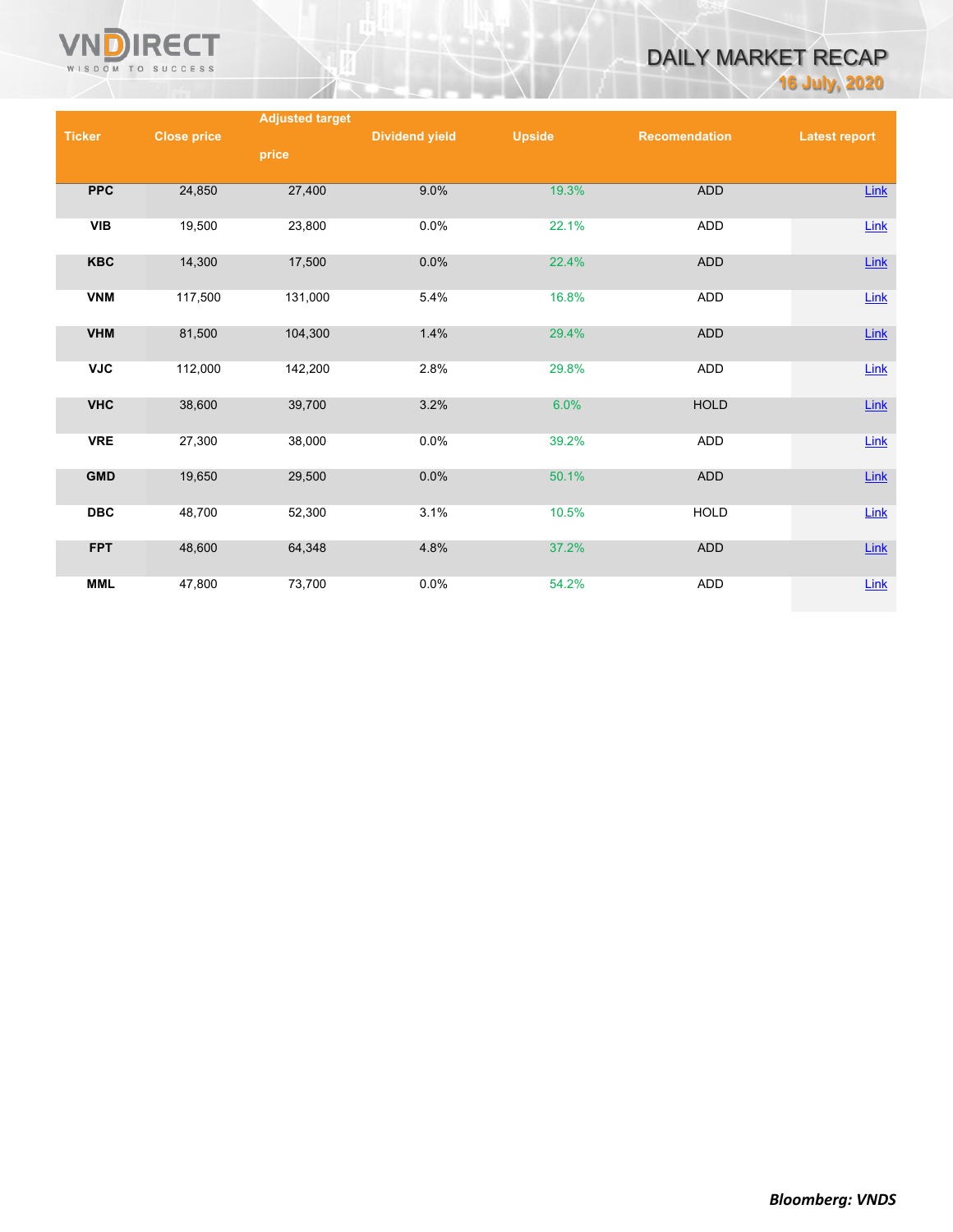### **MARKET MOVEMENTS**

WISDOM TO SUCCESS

**RECT** 

|                    |              | <b>HOSE</b> |         |         |            | <b>HNX</b>    |              |       |         |         |        |
|--------------------|--------------|-------------|---------|---------|------------|---------------|--------------|-------|---------|---------|--------|
| <b>Top gainers</b> |              |             |         |         | <b>VND</b> |               | Top gainers  |       |         |         |        |
| <b>Ticker</b>      | Last         | Chg         | $%$ chg | Vol.    | Index      | <b>Ticker</b> | Last         | Chg   | $%$ chg | Vol.    | Index  |
|                    | <b>Price</b> |             |         |         | impact     |               | <b>Price</b> |       |         |         | impact |
| <b>TPC</b>         | 7.340        | 480         | 7.00    | 120     | 0.003      | <b>ACM</b>    | 900          | 100   | 12.50   | 339,400 | 0.005  |
| <b>UDC</b>         | 5,080        | 330         | 6.95    | 592,370 | 0.003      | CAN           | 23,100       | 2,100 | 10.00   | 200     | 0.005  |
| <b>DBC</b>         | 48,700       | 3.150       | 6.92    | 4.22MLN | 0.094      | <b>DPC</b>    | 14.300       | 1.300 | 10.00   | 2.400   | 0.002  |
| <b>ACL</b>         | 31,200       | 2,000       | 6.85    | 83,590  | 0.013      | <b>FID</b>    | 1,100        | 100   | 10.00   | 48,800  | 0.001  |
| <b>DAT</b>         | 25,750       | 1,650       | 6.85    | 450     | 0.022      | <b>PBP</b>    | 7,700        | 700   | 10.00   | 600     | 0.001  |

| <b>Top losers</b> |              |          |         |         | <b>VND</b>   |
|-------------------|--------------|----------|---------|---------|--------------|
| <b>Ticker</b>     | Last         | Cha      | $%$ chq | Vol.    | <b>Index</b> |
|                   | <b>Price</b> |          |         |         | impact       |
| <b>HVX</b>        | 3.070        | $-230$   | $-6.97$ | 4.360   | $-0.003$     |
| <b>DAH</b>        | 9.220        | $-690$   | $-6.96$ | 2.48MLN | $-0.007$     |
| <b>MSH</b>        | 31,750       | $-2,350$ | $-6.89$ | 1.02MLN | $-0.034$     |
| <b>DRC</b>        | 17,700       | $-300$   | $-6.84$ | 1.23MLN | $-0.044$     |
| <b>SRF</b>        | 13,050       | $-950$   | $-6.79$ | 1,470   | $-0.009$     |

| <b>Top index movers</b><br>$%$ chg |              |       |      |               |        |  |  |  |  |  |
|------------------------------------|--------------|-------|------|---------------|--------|--|--|--|--|--|
| <b>Ticker</b>                      | Last         | Cha   |      | Vol.          | Index  |  |  |  |  |  |
|                                    | <b>Price</b> |       |      |               | impact |  |  |  |  |  |
| VIC                                | 93,000       | 2,500 | 2.76 | 328,050       | 2.411  |  |  |  |  |  |
| <b>VNM</b>                         | 117,500      | 1,500 | 1.29 | 1.11MLN       | 0.745  |  |  |  |  |  |
| <b>VJC</b>                         | 112,000      | 4,200 | 3.90 | 280,190       | 0.649  |  |  |  |  |  |
| <b>MSN</b>                         | 57,000       | 1,300 | 2.33 | 978,700       | 0.433  |  |  |  |  |  |
| <b>HPG</b>                         | 28,600       | 550   |      | 1.96 17.92MLN | 0.433  |  |  |  |  |  |

| <b>Top index laggers</b> |              |          |         |         | <b>VND</b>   |
|--------------------------|--------------|----------|---------|---------|--------------|
| <b>Ticker</b>            | Last         | Cha      | $%$ chq | Vol.    | <b>Index</b> |
|                          | <b>Price</b> |          |         |         | impact       |
| <b>NVL</b>               | 62,100       | $-500$   | $-0.80$ | 714.270 | $-0.138$     |
| <b>VCI</b>               | 23,350       | $-50$    | $-6.22$ | 497,370 | $-0.073$     |
| <b>SCS</b>               | 120,000      | $-4,300$ | $-3.46$ | 27,830  | $-0.062$     |
| <b>GVR</b>               | 12,050       | $-50$    | $-0.41$ | 751.420 | $-0.057$     |
| <b>DRC</b>               | 17.700       | $-300$   | $-6.84$ | 1.23MLN | $-0.044$     |

|                    |              | <b>HOSE</b> |         |         |              |            |                                  | <b>HNX'</b> |         |         |              |
|--------------------|--------------|-------------|---------|---------|--------------|------------|----------------------------------|-------------|---------|---------|--------------|
| <b>Top gainers</b> |              |             |         |         | <b>VND</b>   |            | <b>VND</b><br><b>Top gainers</b> |             |         |         |              |
| Ticker             | Last         | Chg         | $%$ chg | Vol.    | <b>Index</b> | Ticker     | Last                             | Chg         | $%$ chg | Vol.    | <b>Index</b> |
|                    | <b>Price</b> |             |         |         | impact       |            | <b>Price</b>                     |             |         |         | impact       |
| TPC                | 7,340        | 480         | 7.00    | 120     | 0.003        | <b>ACM</b> | 900                              | 100         | 12.50   | 339.400 | 0.005        |
| UDC                | 5,080        | 330         | 6.95    | 592,370 | 0.003        | CAN        | 23,100                           | 2,100       | 10.00   | 200     | 0.005        |
| DBC                | 48.700       | 3.150       | 6.92    | 4.22MLN | 0.094        | <b>DPC</b> | 14,300                           | 1.300       | 10.00   | 2.400   | 0.002        |
| <b>ACL</b>         | 31,200       | 2,000       | 6.85    | 83,590  | 0.013        | <b>FID</b> | 1,100                            | 100         | 10.00   | 48,800  | 0.001        |
| DAT                | 25.750       | 1.650       | 6.85    | 450     | 0.022        | <b>PBP</b> | 7.700                            | 700         | 10.00   | 600     | 0.001        |

| <b>Top losers</b> |              |          |         |         | <b>VND</b>   | <b>Top losers</b> |              |          |          |      | <b>VND</b>   |
|-------------------|--------------|----------|---------|---------|--------------|-------------------|--------------|----------|----------|------|--------------|
| Ticker            | Last         | Chg      | $%$ chg | Vol.    | <b>Index</b> | Ticker            | Last         | Chg      | $%$ chg  | Vol. | <b>Index</b> |
|                   | <b>Price</b> |          |         |         | impact       |                   | <b>Price</b> |          |          |      | impact       |
| HVX               | 3.070        | $-230$   | $-6.97$ | 4.360   | $-0.003$     | <b>AMC</b>        | 18.000       | $-2.000$ | $-10.00$ | 200  | $-0.003$     |
| DAH               | 9,220        | $-690$   | $-6.96$ | 2.48MLN | $-0.007$     | <b>HMH</b>        | 9.000        | $-1.000$ | $-10.00$ | 100  | $-0.010$     |
| MSH               | 31,750       | $-2.350$ | $-6.89$ | 1.02MLN | $-0.034$     | <b>NHC</b>        | 30,000       | $-3.300$ | $-9.91$  | 100  | $-0.005$     |
| DRC               | 17.700       | $-300$   | $-6.84$ | 1.23MLN | $-0.044$     | <b>VNT</b>        | 54,600       | $-6.000$ | $-9.90$  | 200  | $-0.014$     |
| SRF               | 13.050       | $-950$   | $-6.79$ | 1.470   | $-0.009$     | TKU               | 13,700       | $-1.500$ | $-9.87$  | 100  | $-0.002$     |

|            | <b>Top index movers</b> |       |         |               | <b>VND</b>             | <b>Top index movers</b> |                      |     |         |         |                                      |  |
|------------|-------------------------|-------|---------|---------------|------------------------|-------------------------|----------------------|-----|---------|---------|--------------------------------------|--|
| Ticker     | Last<br><b>Price</b>    | Chg   | $%$ chg | Vol.          | <b>Index</b><br>impact | Ticker                  | Last<br><b>Price</b> | Chg | $%$ chg | Vol.    | <b>VND</b><br><b>Index</b><br>impact |  |
| VIC        | 93,000                  | 2.500 | 2.76    | 328.050       | 2.411                  | <b>SHB</b>              | 12.900               | 100 | 0.78    | 1.81MLN | 0.146                                |  |
| <b>VNM</b> | 117.500                 | 1.500 | 1.29    | 1.11MLN       | 0.745                  | <b>PVS</b>              | 12,600               | 200 | 1.61    | 6.35MLN | 0.047                                |  |
| VJC        | 112,000                 | 4.200 | 3.90    | 280.190       | 0.649                  | <b>DGC</b>              | 40.400               | 600 | 1.51    | 779.000 | 0.046                                |  |
| <b>MSN</b> | 57,000                  | 1.300 | 2.33    | 978.700       | 0.433                  | <b>S99</b>              | 15,800               | 800 | 5.33    | 684.300 | 0.037                                |  |
| HPG        | 28,600                  | 550   |         | 1.96 17.92MLN | 0.433                  | <b>SHS</b>              | 13.700               | 200 | 1.48    | 1.90MLN | 0.028                                |  |

|            | <b>Top index laggers</b> |          |         |         | <b>VND</b>             | Top index laggers |                      |        |         |                |                        |
|------------|--------------------------|----------|---------|---------|------------------------|-------------------|----------------------|--------|---------|----------------|------------------------|
| Ticker     | Last<br><b>Price</b>     | Chg      | $%$ chg | Vol.    | <b>Index</b><br>impact | Ticker            | Last<br><b>Price</b> | Chg    | $%$ chg | Vol.           | <b>Index</b><br>impact |
| NVL        | 62.100                   | $-500$   | $-0.80$ | 714.270 | $-0.138$               | IDC               | 19.100               | $-600$ | $-3.05$ | 4.400          | $-0.088$               |
| VCI        | 23,350                   | $-50$    | $-6.22$ | 497.370 | $-0.073$               | <b>NVB</b>        | 9.100                | $-100$ | $-1.09$ | <b>1.47MLN</b> | $-0.038$               |
| SCS        | 120,000                  | $-4.300$ | $-3.46$ | 27.830  | $-0.062$               | <b>NTP</b>        | 30.700               | -700   | $-2.23$ | 11.300         | $-0.028$               |
| <b>GVR</b> | 12.050                   | $-50$    | $-0.41$ | 751.420 | $-0.057$               | <b>VIF</b>        | 16.600               | $-800$ | $-4.60$ | 3.200          | $-0.027$               |
| DRC        | 17.700                   | $-300$   | $-6.84$ | 1.23MLN | $-0.044$               | VCG               | 26.700               | $-300$ | $-1.11$ | 76.100         | $-0.019$               |

| <b>Ticker</b><br>Chg<br>Last<br><b>Price</b> | $%$ chg | Val.<br>(VNDbn) | Index<br>impact | Ticker     | Last<br><b>Price</b> | Chg | $%$ chg | Val.    | <b>Index</b> |
|----------------------------------------------|---------|-----------------|-----------------|------------|----------------------|-----|---------|---------|--------------|
|                                              |         |                 |                 |            |                      |     |         | (VNDbn) | impact       |
| <b>HPG</b><br>550<br>28,600                  | 1.96    | 511             | 0.433           | <b>PVS</b> | 12,600               | 200 | 1.61    | 81      | 0.047        |
| <b>DBC</b><br>48.700<br>3,150                | 6.92    | 201             | 0.094           | <b>DGC</b> | 40,400               | 600 | 1.51    | 32      | 0.046        |
| <b>TCH</b><br>350<br>22.050                  | 1.61    | 156             | 0.036           | <b>SHS</b> | 13.700               | 200 | 1.48    | 26      | 0.028        |
| <b>VNM</b><br>117,500<br>1.500               | 1.29    | 130             | 0.745           | <b>SHB</b> | 12,900               | 100 | 0.78    | 23      | 0.146        |
| <b>HSG</b><br>11,500<br>$-200$               | $-1.71$ | 121             | $-0.025$        | ACB        | 24,000               | 0   | 0.00    | 22      | 0.000        |

*Source: Bloomberg*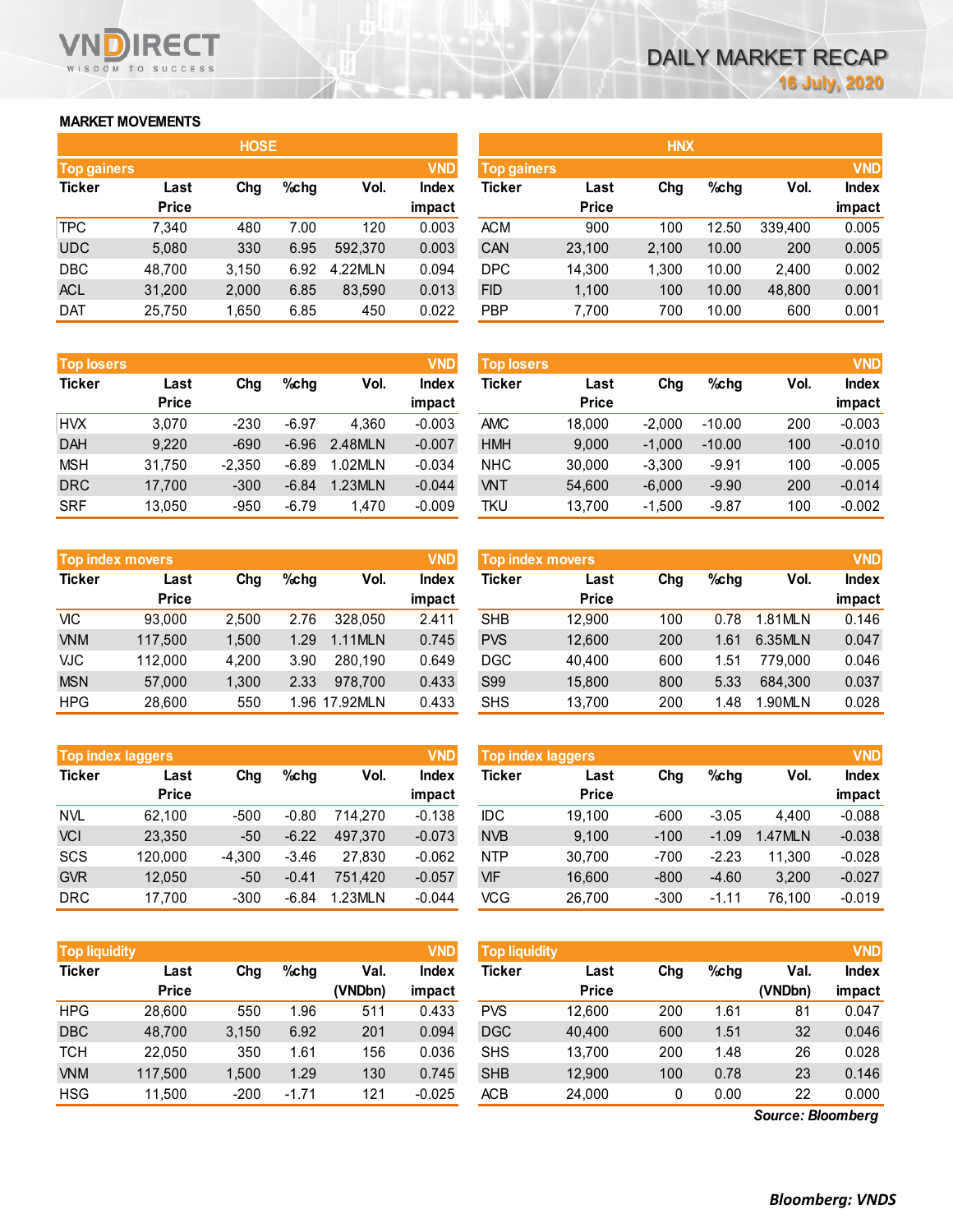

### **FOREIGN ACTIVITIES**

| Volume (Mn'shs)       | <b>HOSE</b> | <b>HNX</b> | Value (VND'bn)        | <b>HOSE</b> | <b>HNX</b> |
|-----------------------|-------------|------------|-----------------------|-------------|------------|
| <b>BUY</b>            | 13.3        | 0.4        | <b>BUY</b>            | 537.0       | 6.2        |
| % of market           | 5.7%        | 1.2%       | % of market           | 12.8%       | 1.6%       |
| <b>SELL</b>           | 17.8        | 0.5        | <b>SELL</b>           | 594.8       | 4.8        |
| % of market           | 7.6%        | 1.6%       | % of market           | 14.2%       | 1.2%       |
| <b>NET BUY (SELL)</b> | (4.6)       | (0.1)      | <b>NET BUY (SELL)</b> | (57.8)      | 1.3        |

*Source: HSX, HNX*





| <b>YTD ACCUMULATION</b> |             |            |                       |             |                               |
|-------------------------|-------------|------------|-----------------------|-------------|-------------------------------|
| <b>Volume (MIn'shs)</b> | <b>HOSE</b> | <b>HNX</b> | <b>Value (VND'bn)</b> | <b>HOSE</b> | <b>HNX</b>                    |
| <b>BUY</b>              | 2,507.6     | 64.7       | <b>BUY</b>            | 97,077.2    | 726.0                         |
| % of market             | 6.8%        | 0.9%       | % of market           | 15.4%       | 0.4%                          |
| <b>SELL</b>             | 3,279.2     | 282.8      | <b>SELL</b>           | 99,711.7    | 2,776.3                       |
| % of market             | 8.9%        | 4.0%       | % of market           | 15.8%       | 1.6%                          |
| <b>NET BUY (SELL)</b>   | (771.7)     | (218.1)    | <b>NET BUY (SELL)</b> | (2,634.5)   | (2,050.3)<br>Source: HSX, HNX |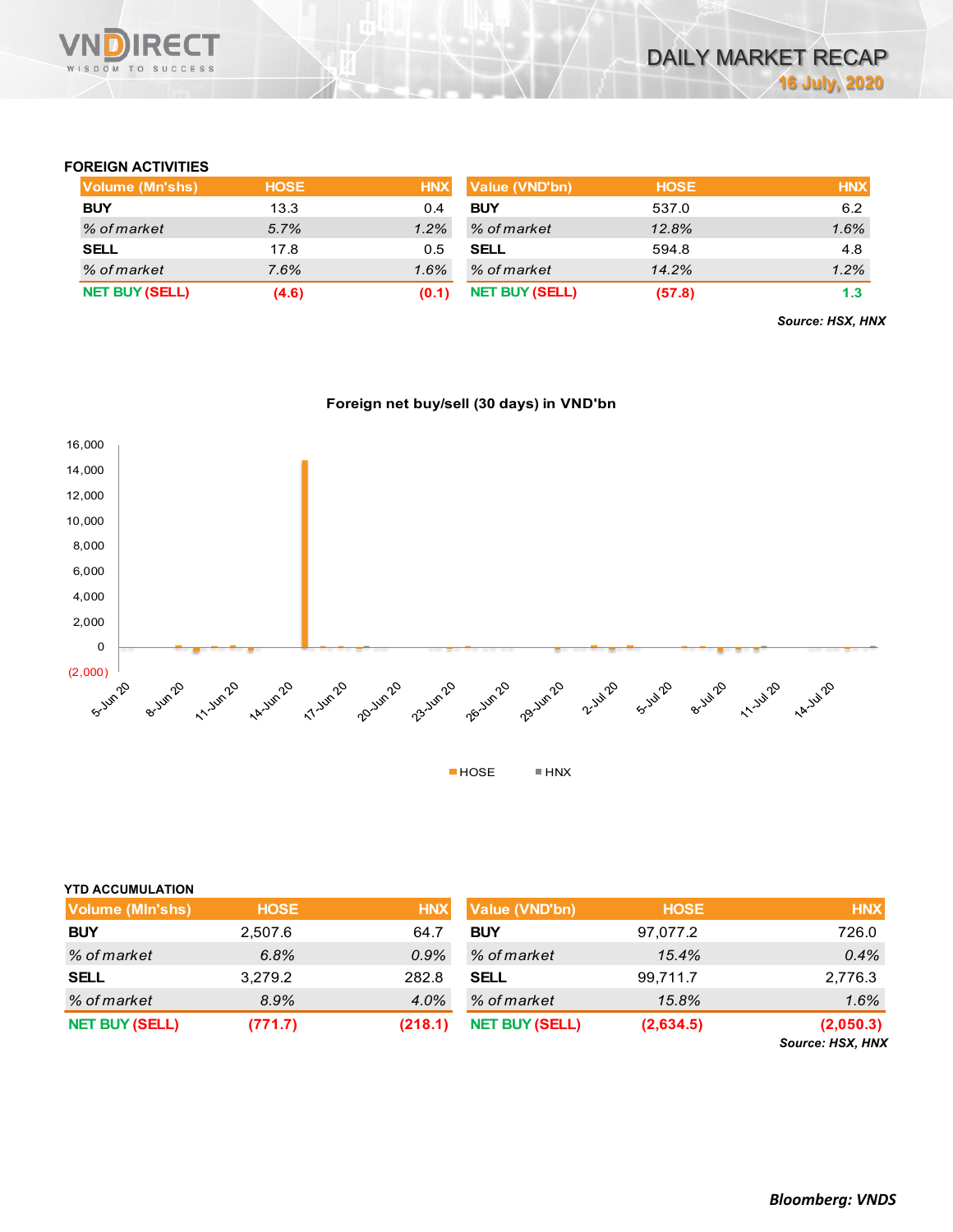### **FOREIGN ACTIVITIES**

WISDOM TO SUCCESS

RECT

|               |                               | <b>HOSE</b> |         |       |               | <b>HNX</b>                    |              |       |      |       |        |  |
|---------------|-------------------------------|-------------|---------|-------|---------------|-------------------------------|--------------|-------|------|-------|--------|--|
|               | Top buy by foreigners (value) |             |         |       | <b>VND'bn</b> | Top buy by foreigners (value) |              |       |      |       |        |  |
| <b>Ticker</b> | Last                          | Chg         | $%$ chg | Value | <b>Index</b>  | Ticker                        | Last         | Chg   | %chg | Value | Index  |  |
|               | <b>Price</b>                  |             |         |       | impact        |                               | <b>Price</b> |       |      |       | impact |  |
| <b>VNM</b>    | 117,500                       | 1,500       | 1.29    | 119.7 | 0.745         | <b>SHS</b>                    | 13,700       | 200   | 1.48 | 5.0   | 0.000  |  |
| <b>VCB</b>    | 83,500                        | 0           | 0.00    | 73.4  | 0.000         | <b>WCS</b>                    | 207,000      | 3,200 | 1.57 | 0.2   | 0.000  |  |
| <b>HPG</b>    | 28,600                        | 550         | 1.96    | 69.1  | 0.433         | <b>DGC</b>                    | 40,400       | 600   | 1.51 | 0.2   | 0.000  |  |
| E1VFVN30      | 13,600                        | $-100$      | $-0.73$ | 38.1  | 0.000         | <b>PVI</b>                    | 30,000       | 400   | 1.35 | 0.2   | 0.000  |  |
| SAB           | 193,000                       | 1,500       | 0.78    | 37.7  | 0.274         | <b>BAX</b>                    | 42,500       | 200   | 0.47 | 0.1   | 0.000  |  |

|               | Top sell by foreigners (value) |       |      |       | <b>VND'bn</b>          | Top sell by foreigners (value), | <b>VND'bn</b>        |        |         |       |                        |
|---------------|--------------------------------|-------|------|-------|------------------------|---------------------------------|----------------------|--------|---------|-------|------------------------|
| <b>Ticker</b> | Last<br><b>Price</b>           | Chg   | %chg | Value | <b>Index</b><br>impact | Ticker                          | Last<br><b>Price</b> | Chg    | %chg    | Value | <b>Index</b><br>impact |
| <b>VCB</b>    | 83,500                         | 0     | 0.00 | 98.8  | 0.000                  | <b>HDA</b>                      | 8,100                | $-400$ | $-4.71$ | 2.2   | 0.000                  |
| <b>VNM</b>    | 117,500                        | 1,500 | 1.29 | 89.0  | 0.745                  | <b>BVS</b>                      | 10,000               | $-100$ | $-0.99$ | 1.3   | 0.000                  |
| <b>HPG</b>    | 28,600                         | 550   | 1.96 | 79.8  | 0.433                  | <b>MBG</b>                      | 5.100                | 0      | 0.00    | 0.3   | 0.000                  |
| <b>SAB</b>    | 193,000                        | 1,500 | 0.78 | 49.5  | 0.274                  | <b>LDP</b>                      | 20,800               | 0      | 0.00    | 0.2   | 0.000                  |
| VHM           | 81,500                         | 400   | 0.49 | 44.3  | 0.382                  | <b>BAX</b>                      | 42,500               | 200    | 0.47    | 0.2   | 0.000                  |

| Top net buy by foreigners (value) |              |        |         |       | <b>VND'bn</b> | Top net buy by foreigners (value) |              | <b>VND'bn</b> |      |       |              |
|-----------------------------------|--------------|--------|---------|-------|---------------|-----------------------------------|--------------|---------------|------|-------|--------------|
| <b>Ticker</b>                     | Chg<br>Last  |        | %chg    | Value | <b>Index</b>  | Ticker                            | Last         | Chg           | %chg | Value | <b>Index</b> |
|                                   | <b>Price</b> |        |         |       | impact        |                                   | <b>Price</b> |               |      |       | impact       |
| E1VFVN30                          | 13,600       | $-100$ | $-0.73$ | 32.7  | 0.000         | <b>SHS</b>                        | 13,700       | 200           | 1.48 | 5.0   | 0.000        |
| <b>VNM</b>                        | 117,500      | 1,500  | 1.29    | 30.6  | 0.745         | <b>WCS</b>                        | 207,000      | 3,200         | 1.57 | 0.2   | 0.000        |
| KDC                               | 31,550       | 1,300  | 4.30    | 13.3  | 0.095         | <b>DGC</b>                        | 40,400       | 600           | 1.51 | 0.2   | 0.000        |
| <b>VRE</b>                        | 27,300       | 600    | 2.25    | 11.8  | 0.398         | <b>PVI</b>                        | 30,000       | 400           | 1.35 | 0.2   | 0.000        |
| <b>CTG</b>                        | 24,100       | 0      | 0.00    | 10.6  | 0.000         | <b>NHA</b>                        | 12,700       | 300           | 2.42 | 0.1   | 0.000        |

|               | Top net sell by foreigners (value) |        |         |         | <b>VND'bn</b>          | Top net sell by foreigners (value) |                      | <b>VND'bn</b> |         |         |                 |
|---------------|------------------------------------|--------|---------|---------|------------------------|------------------------------------|----------------------|---------------|---------|---------|-----------------|
| <b>Ticker</b> | Last<br><b>Price</b>               | Chg    | $%$ chg | Value   | <b>Index</b><br>impact | Ticker                             | Last<br><b>Price</b> | Chg           | %chg    | Value   | Index<br>impact |
| <b>VCB</b>    | 83,500                             | 0      | 0.00    | $-25.4$ | 0.000                  | <b>HDA</b>                         | 8,100                | $-400$        | $-4.71$ | $-2.21$ | 0.000           |
| <b>DXG</b>    | 11,150                             | $-250$ | $-2.19$ | $-16.2$ | $-0.037$               | <b>BVS</b>                         | 10,000               | $-100$        | $-0.99$ | $-1.18$ | 0.000           |
| SAB           | 193,000                            | 1,500  | 0.78    | $-11.8$ | 0.274                  | <b>MBG</b>                         | 5,100                | 0             | 0.00    | $-0.26$ | 0.000           |
| <b>MSN</b>    | 57,000                             | 1,300  | 2.33    | $-11.6$ | 0.433                  | <b>LDP</b>                         | 20,800               | 0             | 0.00    | $-0.23$ | 0.000           |
| <b>PAC</b>    | 22,200                             | 0      | 0.00    | $-11.2$ | 0.000                  | <b>EID</b>                         | 11,000               | 0             | 0.00    | $-0.13$ | 0.000           |

*16-Jul-20*

*Source: Bloomberg, HOSE, HNX*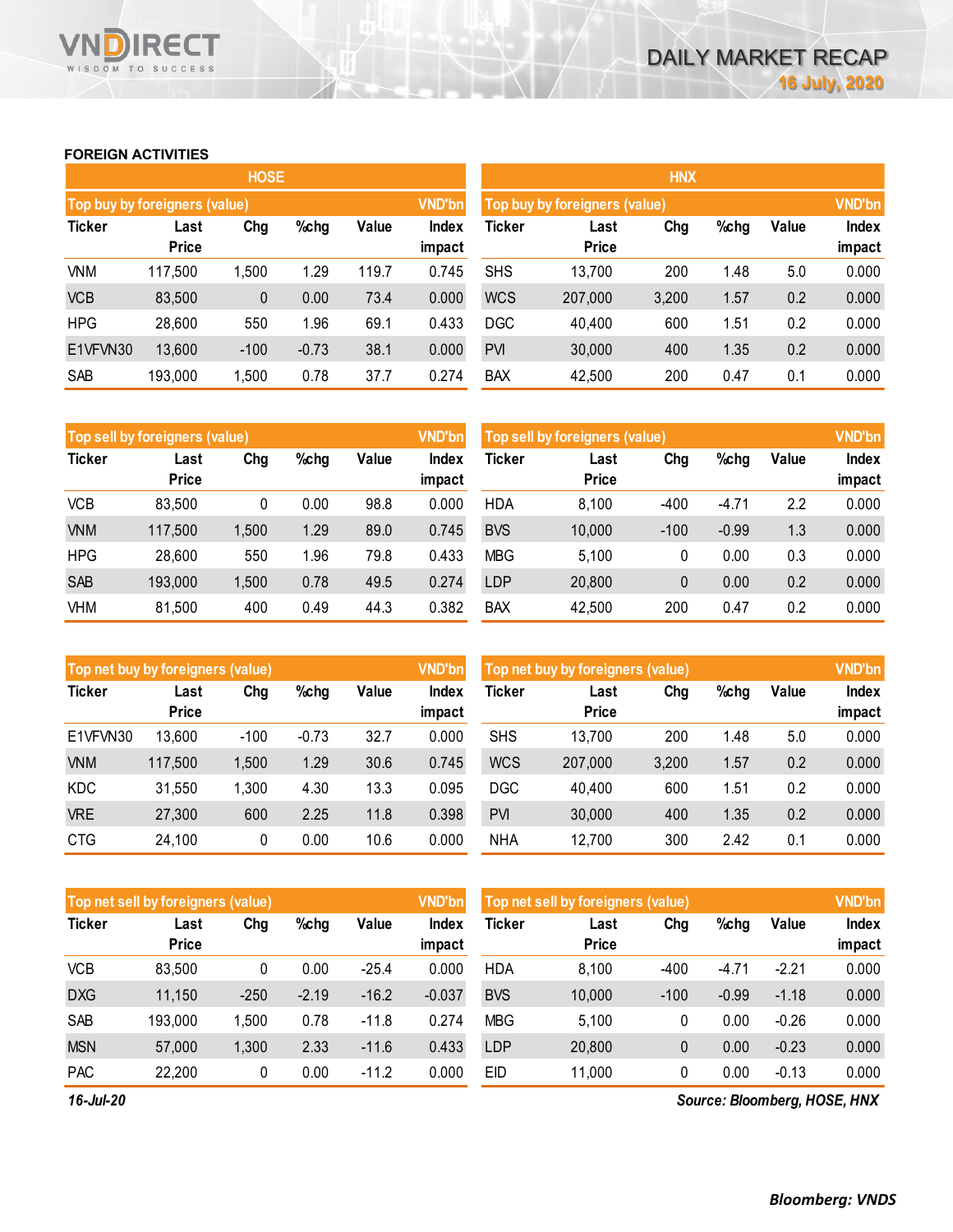### **TOP 60 MARKET CAP STOCKS SNAPSHOT ON HOSE**

ד־

WISDOM TO SUCCESS

| No. Ticker             | <b>Price</b> |        | Price change (%) |            |         |                |       |         | Mkt. Cap Outs. Vol. Float ratio Avail. Fil Ave. daily vol. | P/E          | P/B          | <b>ROE</b>     | <b>ROA</b> |
|------------------------|--------------|--------|------------------|------------|---------|----------------|-------|---------|------------------------------------------------------------|--------------|--------------|----------------|------------|
|                        | <b>VND</b>   | 1M     | 3M               | 6M         | US\$mln | <b>MIn'shs</b> | $\%$  |         | $% (30 days-shs)$                                          | $\pmb{\chi}$ | $\pmb{\chi}$ | $\%$           | $\%$       |
| 1 VIC VM               | 93,000       | $-0.4$ | $-3.0$           | $-19.1$    | 13,568  | 3,382          | 23.2  | 22.8    | 446,542                                                    | 44.4         | 3.9          | 10.6           | 1.9        |
| 2 VCB VM               | 83,500       | $-0.2$ | 17.3             | $-6.7$     | 13,357  | 3,709          | 25.2  | 6.3     | 820,321                                                    | 17.2         | 3.6          | 22.8           | 1.6        |
| 3 VHM VM               | 81,500       | 8.8    | 20.7             | $-5.3$     | 11,563  | 3,290          | 23.4  | 28.8    | 2,154,640                                                  | 10.4         | 4.3          | 47.9           | 15.7       |
| 4 VNM VM               | 117,500      | 0.4    | 18.3             | $-0.6$     | 8,825   | 1,741          | 71.2  | 41.3    | 1,021,796                                                  | 21.5         | 6.8          | 32.5           | 25.0       |
| 5 BID VM               | 41,350       | 1.6    | 10.9             | $-23.4$    | 7,173   | 4,022          | 19.0  | 12.3    | 1,097,347                                                  | 19.3         | 2.2          | 12.0           | 0.6        |
| 6 GAS VM               | 72,200       | $-1.2$ | 7.1              | $-22.6$    | 5,960   | 1,914          | 4.2   | 45.7    | 533,814                                                    | 12.4         | 2.7          | 23.6           | 17.6       |
| 7 SAB VM               | 193,000      | 16.2   | 22.5             | $-17.3$    | 5,338   | 641            | 10.4  | 36.7    | 105,861                                                    | 28.7         | 7.2          | 27.2           | 19.2       |
| 8 CTG VM               | 24,100       | $3.7$  | 21.7             | $-3.2$     | 3,870   | 3,723          | 35.5  | 0.0     | 4,650,290                                                  | 9.6          | 1.1          | 12.6           | 0.8        |
| 9 HPG VM               | 28,600       | 9.2    | 41.2             | 13.0       | 3,406   | 2,761          | 52.9  | 13.0    | 12,603,170                                                 | 10.3         | 1.6          | 17.4           | 8.3        |
| 10 TCB VM              | 21,000       | 1.9    | 19.7             | $-9.9$     | 3,170   | 3,500          | 70.0  | 0.0     | 1,613,964                                                  | 7.0          | 1.1          | 17.7           | 2.9        |
| 11 MSN VM              | 57,000       | $-1.0$ | $-6.3$           | 1.4        | 2,874   | 1,169          | 36.4  | 10.1    | 1,362,784                                                  | 14.4         | 1.6          | 12.7           | 5.4        |
| 12 VREVM               | 27,300       | 2.1    | 3.0              | $-16.8$    | 2,676   | 2,272          | 39.7  | 18.2    | 2,242,611                                                  | 22.3         | 2.3          | 10.3           | 7.7        |
| 13 NVL VM              | 62,100       | 9.7    | 19.7             | 10.9       | 2,597   | 970            | 28.9  | 32.2    | 1,093,164                                                  | 17.3         | 2.7          | 16.3           | 4.3        |
| 14 VJC VM              | 112,000      | 4.0    | $-3.4$           | $-23.3$    | 2,531   | 524            | 46.2  | 11.9    | 414,499                                                    | 15.8         | 3.9          | 26.3           | $8.7\,$    |
| 15 PLX VM              | 46,850       | 5.8    | 14.3             | $-15.9$    | 2,437   | 1,206          | 10.0  | 5.5     | 1,137,146                                                  | 53.9         | 3.0          | 5.7            | 2.0        |
| 16 VPB VM              | 22,600       | 1.8    | 3.9              | 3.4        | 2,376   | 2,438          | 73.4  | $0.0\,$ | 3,442,092                                                  | 6.0          | 1.2          | 22.7           | 2.6        |
| 17 GVR VM              | 12,050       | $-5.5$ | 11.6             | <b>N/A</b> | 2,079   | 4,000          | 100.0 | 12.4    | 1,650,272                                                  | 14.6         | 1.0          | 7.1            | 4.2        |
| 18 MBB VM              | 17,500       | 0.6    | 6.1              | $-20.5$    | 1,820   | 2,411          | 67.1  | 0.0     | 4,545,436                                                  | 5.1          | 1.0          | 20.1           | 1.9        |
| 19 MWG VM              | 84,800       | 0.5    | 10.3             | $-26.5$    | 1,656   | 453            | 89.1  | 0.0     | 921,736                                                    | 9.6          | 2.9          | 33.6           | 11.7       |
| 20 FPT VM              | 48,600       | 4.3    | 11.1             | $-3.6$     | 1,643   | 784            | 75.4  | 0.0     | 1,507,449                                                  | 11.6         | 2.6          | 23.4           | 10.3       |
| 21 HVN VM              | 26,350       | $-5.9$ | 8.2              | $-20.2$    | 1,612   | 1,418          | 3.9   | 20.7    | 945,180                                                    | 15.9         | 2.1          | 12.9           | 3.0        |
| 22 BVHVM               | 48,000       | $-2.4$ | $-0.5$           | $-27.3$    | 1,537   | 742            | 31.9  | 20.8    | 729,570                                                    | 36.7         | 1.8          | 5.3            | 0.7        |
| 23 HDB VM              | 27,200       | $-0.4$ | 29.8             | $-5.1$     | 1,133   | 966            | 71.7  | 9.4     | 1,019,760                                                  | 7.4          | 1.4          | 20.8           | 1.6        |
| 24 POW VM              | 10,100       | $-5.6$ | 12.8             | $-8.2$     | 1,020   | 2,342          | 87.9  | 37.7    | 4,239,707                                                  | 9.8          | 0.9          | 9.4            | 4.4        |
| 25 EIB VM              | 17,600       | $-1.7$ | 16.2             | 0.3        | 933     | 1,229          | 94.0  | 0.0     | 146,765                                                    | 22.7         | 1.3          | 6.1            | 0.6        |
| 26 STB VM              | 11,600       | $-2.5$ | 19.3             | 11.5       | 902     | 1,804          | 96.2  | 14.8    | 14,213,440                                                 | 8.7          | 0.8          | 9.0            | 0.5        |
| 27 TPB VM              | 22,100       | 5.2    | 21.8             | 0.9        | 778     | 817            | 53.4  | 0.0     | 96,204                                                     | 5.7          | 1.3          | 25.6           | 2.0        |
| 28 HNG VM              | 14,350       | $-6.8$ | 12.5             | 2.9        | 686     | 1,109          | 18.8  | 48.7    | 565,107                                                    | <b>N/A</b>   | 1.7          | $-23.3$        | $-8.5$     |
| 29 PNJ VM              | 60,500       | 2.9    | 2.5              | $-32.7$    | 587     | 225            | 71.5  | 0.0     | 594,764                                                    | 11.5         | 2.7          | 26.0           | 16.1       |
| 30 KDH VM              | 25,350       | 8.8    | 23.1             | $-1.7$     | 574     | 525            | 79.8  | 5.1     | 660,634                                                    | 14.2         | 1.8          | 13.1           | 8.4        |
| 31 BHN VM              | 53,000       | $-0.2$ | 3.9              | $-27.4$    | 530     | 232            | 0.9   | 31.5    | 4,226                                                      | 33.2         | 2.8          | 8.4            | 4.8        |
| 32 DHG VM              | 93,200       | 1.9    | 4.7              | 6.6        | 526     | 131            | 5.2   | 45.4    | 15,053                                                     | 18.5         | 3.5          | 20.2           | 16.1       |
| 33 REE VM              | 33,100       | 7.8    | 7.5              | $-9.1$     | 443     | 310            | 57.8  | 0.0     | 443,594                                                    | 6.7          | 1.0          | 16.0           | 8.2        |
| 34 GEX VM              | 21,450       | 31.6   | 34.1             | 8.9        | 435     | 470            | 80.7  | 33.5    | 1,985,161                                                  | 16.2         | 1.6          | 10.6           | 3.3        |
| 35 SSIVM               | 16,600       | 9.2    | 24.3             | 0.8        | 430     | 601            | 83.6  | 50.6    | 5,633,292                                                  | 13.6         | 1.1          | 7.8            | 2.7        |
| 36 LGC VM              | 49,800       | 17.2   | 9.5              | 26.1       | 414     | 193            | 0.6   | 4.0     | 19,036                                                     | 27.7         | 3.1          | 12.0           | 3.2        |
| 37 PDR VM              | 25,000       | 2.0    | 13.9             | 10.4       | 399     | 370            | 37.2  | 48.1    | 632,183                                                    | 10.6         | 2.3          | 23.0           | 7.5        |
| 38 VGC VM              | 20,150       | 5.8    | 22.5             | 11.9       | 390     | 448            | 34.5  | 39.0    | 496,483                                                    | 13.9         | 1.4          | 10.1           | $3.5\,$    |
| 39 SBT VM              | 15,100       | 1.3    | 6.3              | $-18.8$    | 382     | 587            | 18.4  | 94.4    | 2,813,612                                                  | 88.5         | $1.2$        | 1.5            | 0.6        |
| 40 PPC VM              | 24,850       | 2.9    | 1.4              | $-4.1$     | 344     | 321            | 24.6  | 32.6    | 174,146                                                    | 6.9          | 1.3          | 19.3           | 16.7       |
| 41 TCH VM              | 22,050       | 2.1    | 11.4             | $-43.4$    | 336     | 353            | 50.0  | 44.8    | 2,741,559                                                  | 11.8         | 1.7          | 14.5           | 8.4        |
| 42 PHR VM              | 52,600       | 4.8    | 22.8             | 31.2       | 307     | 135            | 32.8  | 38.9    | 1,072,479                                                  | 13.5         | 2.7          | 18.8           | 10.2       |
| 43 VHC VM              | 38,600       | 6.3    | 32.2             | $-1.3$     | 303     | 182            | 50.1  | 67.4    | 650,535                                                    | 5.9          | 1.4          | 21.7           | 16.1       |
| 44 KBC VM              | 14,300       | $-5.3$ | 20.2             | $-9.5$     | 290     | 470            | 69.9  | 28.1    | 2,962,337                                                  | 7.6          | 0.7          | 9.5            | $5.0$      |
| 45 VPI VM              | 41,450       | 0.1    | 0.0              | $-2.1$     | 286     | 160            | 62.6  | 45.8    | 538,984                                                    | 13.1         | 2.7          | 21.4           | 6.5        |
| 46 NT2 VM              | 23,000       | 13.3   | 21.1             | 23.3       | 286     | 288            | 32.3  | 30.7    | 345,068                                                    | 9.0          | 1.5          | 18.1           | 9.3        |
| 47 KDC VM              | 31,550       | 6.4    | 85.6             | 64.3       | 280     | 206            | 62.6  | 78.4    | 473,498                                                    | 101.2        | 1.1          | 1.1            | 0.5        |
| 48 CTD VM              | 83,500       | 30.9   | 40.6             | 69.4       | 275     | 76             | 67.3  | 3.1     | 713,444                                                    | 10.4         | 0.7          | 7.3            | 4.3        |
| 49 NLG VM              | 25,150       | 1.0    | 19.8             | $-7.0$     | 271     | 250            | 59.0  | 1.0     | 1,330,903                                                  | 7.2          | $1.2$        | 17.5           | 8.8        |
| 50 HPX VM              | 27,000       | 0.9    | 0.7              | 15.4       | 268     | 230            | 25.7  | 35.0    | 517,192                                                    | 14.1         | 2.1          | 15.9           | 6.2        |
| 51 SCS VM              | 120,000      | $-3.0$ | 9.9              | $-10.4$    | 263     | 51             | 98.6  | 27.7    | 25,008                                                     | 12.9         | 6.5          | 53.4           | 49.1       |
|                        | 19,200       | 2.4    | 16.7             | $-12.1$    | 253     | 305            | 39.6  | 47.9    | 2,407,658                                                  |              |              | 12.0           |            |
| 52 HCM VM<br>53 GMD VM | 19,650       |        |                  |            |         |                |       |         |                                                            | 13.0         | 1.3          |                | 7.5        |
|                        |              | 0.5    | 12.9             | $-7.3$     | 252     | 297            | 80.2  | 0.0     | 297,755                                                    | 12.4         | 1.0          | 7.8            | 5.0        |
| 54 VCF VM              | 218,000      | 3.3    | 0.6              | 13.5       | 250     | 27             | 0.0   | 48.4    | 1,545                                                      | 8.5          | 3.7          | 44.2           | 32.0       |
| 55 DXG VM              | 11,150       | -9.0   | 20.5             | $-16.2$    | 249     | 519            | 83.6  | 8.2     | 3,849,816                                                  | 4.9          | 0.8          | 15.9           | 5.5        |
| 56 DPM VM              | 14,750       | 3.1    | 5.7              | 18.0       | 249     | 391            | 32.1  | 38.1    | 3,056,799                                                  | 14.7         | 0.7          | 5.4            | 3.9        |
| 57 GTN VM              | 22,350       | 29.9   | 47.0             | 25.2       | 240     | 249            | 16.3  | 99.7    | 1,730,121                                                  | <b>N/A</b>   | 2.2          | $-2.1$         | $-1.2$     |
| 58 HT1 VM              | 13,800       | 0.0    | 10.4             | $-7.4$     | 227     | 382            | 97.0  | 42.6    | 204,351                                                    | 7.1          | 1.0          | 13.8           | 7.4        |
| 59 HSG VM              | 11,500       | 5.0    | 85.8             | 41.7       | 220     | 444            | 65.3  | 37.6    | 11,791,100                                                 | 8.1          | 0.9          | 11.4           | 3.6        |
| 60 DBC VM              | 48,700       | 7.2    | 85.9             | 154.6      | 220     | 105            | 59.2  | 45.2    | 2,871,659<br><b>Source: Bloomberg</b>                      | 8.3          | 1.5          | 20.6<br>16 Jul | 6.8        |
|                        |              |        |                  |            |         |                |       |         |                                                            |              |              |                |            |